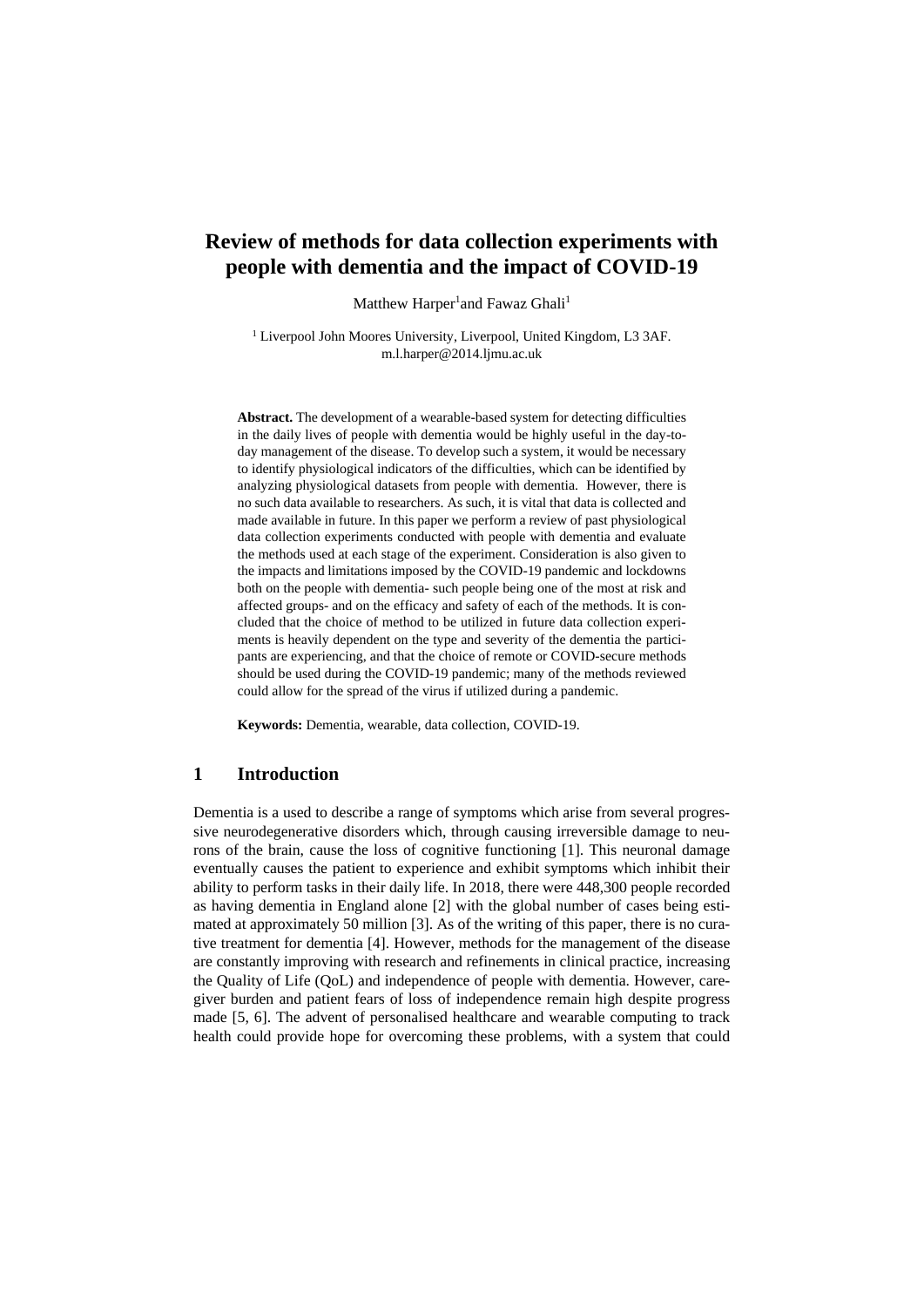track and predict the difficulties of people with dementia and automatically intervene being feasible; personalised health systems already exist for other conditions [7-11].

In previous work, we identified that one of the main problems in the development of such a system was there being no publicly available physiological data from people with dementia with which to develop machine learning based systems for identifying dementia-related symptoms and difficulties [12]. As such, it is vital that such data is collected and made available to researchers. However, the conducting of such data experiments has been complicated by the emergence of COVID-19 and resulting lockdowns. Dementia is one of the most common co-morbidities with COVID 19 [13], meaning that it is vital that people with dementia are shielded and prevented from unnecessary contact. Therefore access to participants with dementia for data collection experiments is severely reduced [14]. However, this delay in research could lead to delays in finding better treatments and management techniques which could improve the quality of life for many dementia sufferers. As such, it is important the methods to be employed by future data collection experiments are carefully considered, with special consideration being given to the impact of COVID 19 on those methods.

In this paper, we review the methods used in past data collection experiments which aimed to collect physiological data which could be used to identify dementia related difficulties. We then discuss how the COVID-19 pandemic could potentially impact the tasks required to carry out such methods. This paper is novel as no existing literature could be found which reviewed the impact of COVID-19 on the conductance of physiological data collection experiments with subjects with dementia. The rest of the paper is structured as follows. Section II describes the search methodology used to find papers. Section III elaborates on the various stages or elements of past studies and the methods involved at each, evaluating their efficacy and effectiveness. This section will also describe the difficulties COVID 19 could cause regarding those methods and propose potential solutions to those problems. Finally, section IV provides a conclusion.

# **2 Methodology**

The literature search was performed on the online resources IEEE Xplore, ACM Digital, PubMed, Scopus, Web Of Science and Google Scholar, using pre-specified keywords. Results were filtered to include journal and conference papers from January 2015 to December 2020. A total 1514 results were returned. The title review inclusion criteria were that the title includes: the words "dementia", "Alzheimer's", "cognitive impairment", or the name of a BPSD or dementia symptom; the words monitoring, smart device, assistive device, system, technology, or the name of a sensors or physiological feature. Excluded were studies whose title mention requirements elicitation, screening, diagnosis, smartphones, mobile applications, or social robots, and review papers. All duplicate results were also removed. For abstract review, the inclusion criteria were to include all studies which: are human studies; discuss the use of wearable devices as part of the system being tested. Excluded were studies which were: Purely smartphone-based; not focused on dementia and related difficulties, or behavioural and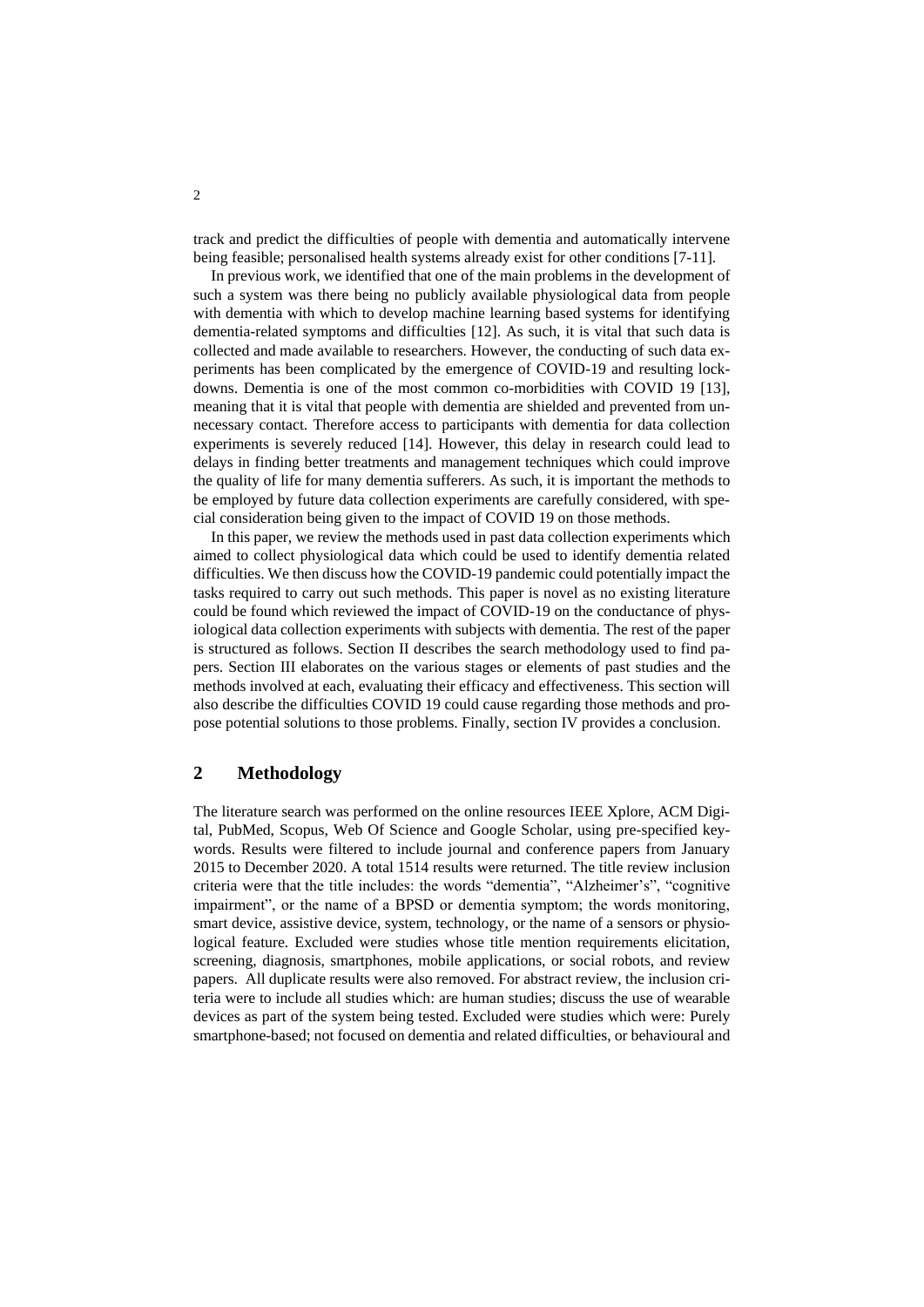psychological symptoms of dementia (BPSD); not including data collection; using devices to locate missing persons; focusing on caregivers. In full paper screening, the inclusion criteria were to include studies which: include data collection experiments using people with dementia; provide sufficient details of methodology employed. Excluded were papers which: are inaccessible due to paywalls (due to financial constraints); containing data collection but with insufficient detail of methodology for meaningful critique. The methodology is illustrated in Figure 1.



**Figure 1. Search and review flow diagram**

# **3 Discussion**

#### **3.1 Recruitment**

Recruitment is the process by which study participants are identified, approached, informed, and asked to participate [15]. Recruitment was discussed in 14 papers [16-29]. Different recruitment methods are employed depending on the setting of the experiment and stage of dementia studied. In 2 papers, hospitals are used for recruitment [20, 21]. In one, the subjects were recruited as outpatients of the hospital, as the study focused on tracking behaviours in subjects in a residential settings [21]. In another paper, the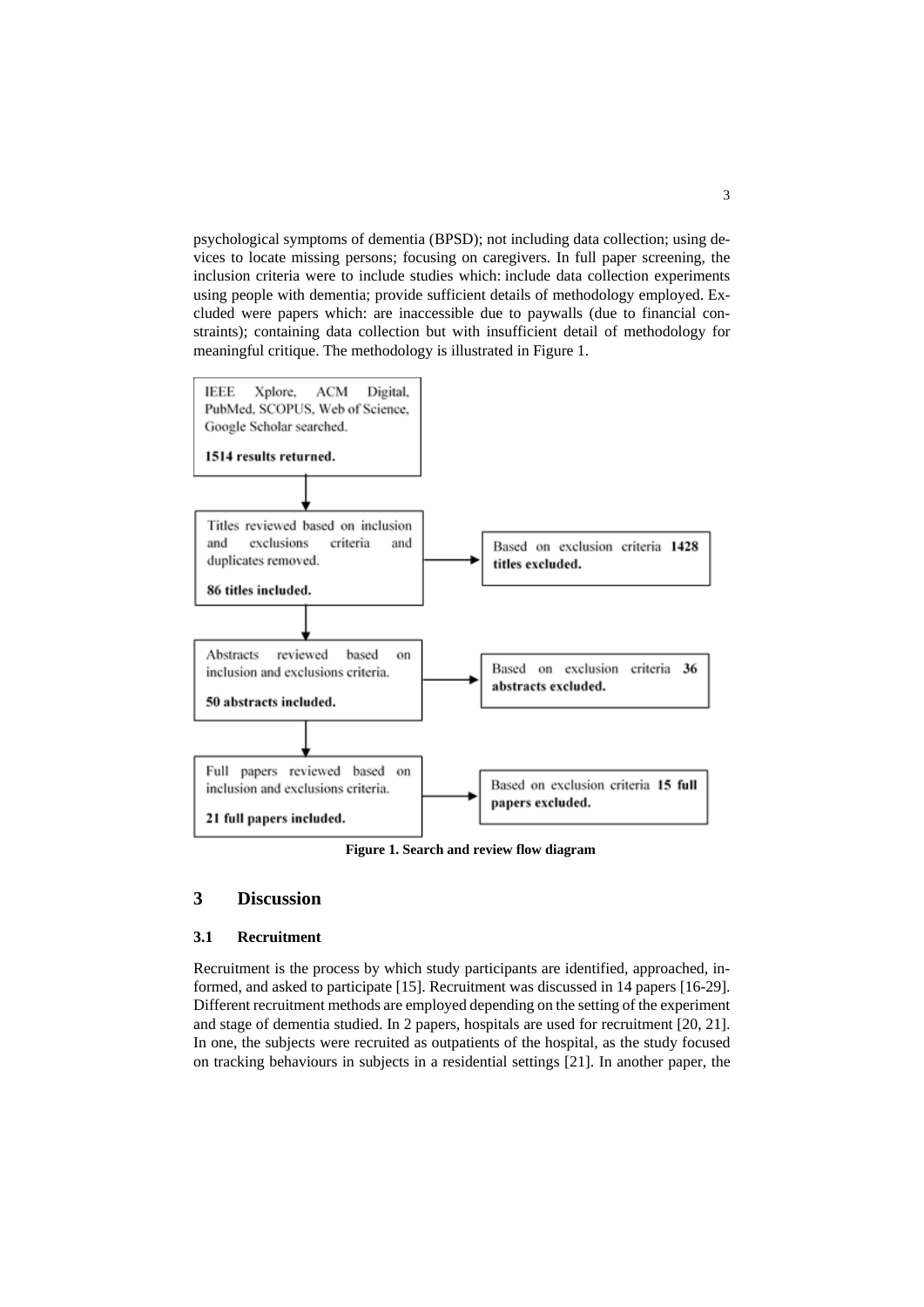subjects were recruited as inpatients of the hospital, expected to remain in the hospital for 10 days [20]. One advantage of recruiting via hospitals is the high volume of patients admitted over any period of time, and thus, as in [20], it is easier to recruit large sample sizes over prolonged periods of time. Furthermore, the presence of trained healthcare professionals means that the patients can be medically and neuropsychological assessed with relative ease. Moreover, hospitals are often where the patient is diagnosed with dementia a, thus hospital recruitment could allow for recruitment of early stage dementia patients [30]. However, COVID 19 is likely to make this channel more difficult to use. During the COVID-19 pandemic, hospitals have been in high demand. Several services have faced delays and cancellations to prevent hospitals becoming overwhelmed [31, 32]. The number of people being diagnosed with dementia experienced a 4% drop in England in 2020 [33]. This reduces the number of potential participants. Furthermore, staff are often busy with increased patients during the pandemic, so it may be difficult to obtain permissions and co-operation from hospitals.

Another channel for recruitment is dementia-specific care homes or residential institutions, as in 8 papers [22-29].One advantage of this is that the care home will contain many potential participants. However, people in care homes are often in the moderate to severe stage of dementia, so this channel may not be ideal for recruiting people in the early stages. Furthermore, COVID 19 has been prevalent in care homes, with care home residents experiencing one of the highest mortality risks of any group during the pandemic [34, 35]. As such, access to people in care homes may not be granted. Other methods of contacting and communicating with care home residents could be adopted to overcome this, such as video conferencing, however due to the age and impairment of many of the potential participants this solution will rely heavily on the aid of care home staff, who are experiencing increased workloads and stress during the pandemic.

One channel for the recruitment of community-based subjects with dementia is community support and advocacy groups, being used in the Behavioural and Environmental Sensing and Intervention (BESI) study [17-19]. A similar channel is a dementia daycare [16], where community-based dementia patients so that their caregivers can have a break. The support and advocacy groups are likely to be more useful for the recruitment of people in the earlier stages of dementia [16]. Overall, the recruitment channel used in an experiment likely depends heavily on the setting of the experiment and the stage of dementia focused on, with hospital outpatient facilities and community support and advocacy groups being good recruitment channels for community-based experiments and hospital inpatient facilities and nursing homes being good recruitment channels for hospital and care institution-based experiments. However, COVID 19 has caused a number of support groups to cease face-to-face meetings, and that could make it more difficult to contact potential participants and guardians about the study [32]. Therefore, remote communications are likely to provide the best methods for contacting potential participants during the pandemic, but the process may be much slower.

#### **3.2 Consent & assent acquisition**

The process for acquiring consent is specifically discussed in 9 papers [16, 20, 22-28]. Due to the subjects in all the studies in the 9 papers having some level of cognitive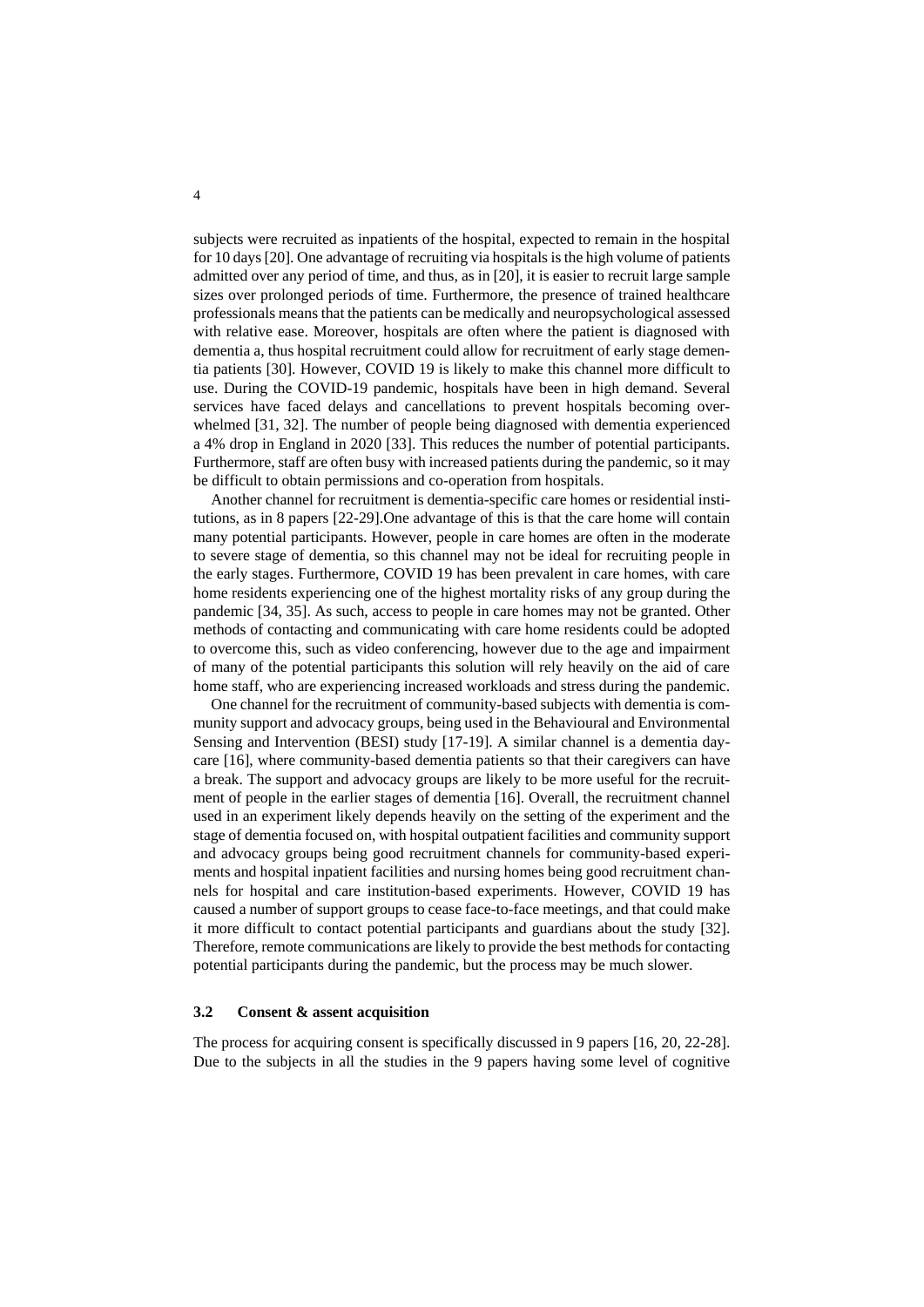decline, the informed written consent is obtained from a proxy who is the subject's legal Power of Attorney (PoA) or guardian, usually a family member. In 8 papers, consent is primarily gained from the PoA, as the subjects are unable to consent [16, 22-28]. This is generally in the moderate to severe stages of dementia [15]. However, it is specified in 2 of those 8 papers that 1 subject is still able to consent, and as such their consent is obtained [25, 26]. In one paper, both the subject and PoA are asked for their consent for participation [20]. In 4 papers, it is specified that assent was gained from the subject, even if they were unable to give informed consent. For example, in [22-24] the participant's consent would be considered withdrawn if they refused to wear the device. In these cases, written consent was also acquired from a proxy, such as a PoA. To ensure that the consent was informed, before each experiment the PoA was given either written, verbal or written and verbal information about the experiment, including the procedures and ways in which they can end the subject's participation in the study should they later change their mind. The combination of written and verbal information is likely the best delivery method, as the written information can be referred back to, but the delivery of information verbally allows for the receiver to ask questions and seek clarification [15, 24]. In [24], written and verbal information was also given to the formal caregivers of the subject's, as they knew the subject well and thus would be able to provide input as to if the subject would be happy and safe to participate. Caregivers may also have to be asked for informed consent for their own participation, especially where the use of video cameras could lead to their own activities being recorded [15, 22, 23, 25, 26]. Overall, it is clearly vital to obtain informed, written consent from the subject's PoA, and assent of the subject to participate in the study should be taken into consideration. All stakeholders who are required to give consent should be given written and verbal information about the experiment. They should also be given the opportunity to withdraw consent at any stage. Moreover, contacting potential participants to inform them of the study and give adequate information to make the informed decision to participate may be difficult due to disruptions during to the pandemic [36].

#### **3.3 Physiological data collection**

Collection of physiological data is the central focus of the papers included [16-29, 37- 43]. 4 aspects are highlighted: physiological data features monitored; device used; length of experiment; deployment methods and durations.

The selection of the device is heavily dependent upon the data features monitored, and the usability of the device for participants. The most used device is a smartwatch or wrist-worn medium, utilised as the lone wearable device in 12 of the included papers [17-24, 29, 40-42]. Accelerometers are the most common sensor deployed on wrists, with all but two of the papers with wrist-worn devices employing accelerometers to track movement and activity [17-20, 22, 23, 29, 40-42]. Wrist worn devices are usable with participant in all stages of dementia. An advantage of these devices is they can allow for the tracking of upper limb movement as well as full body movement, unlike chest or waist-based mediums. Wrist-worn mediums are also used in combination with other wearable devices too, with the most common combination being wrist and ankle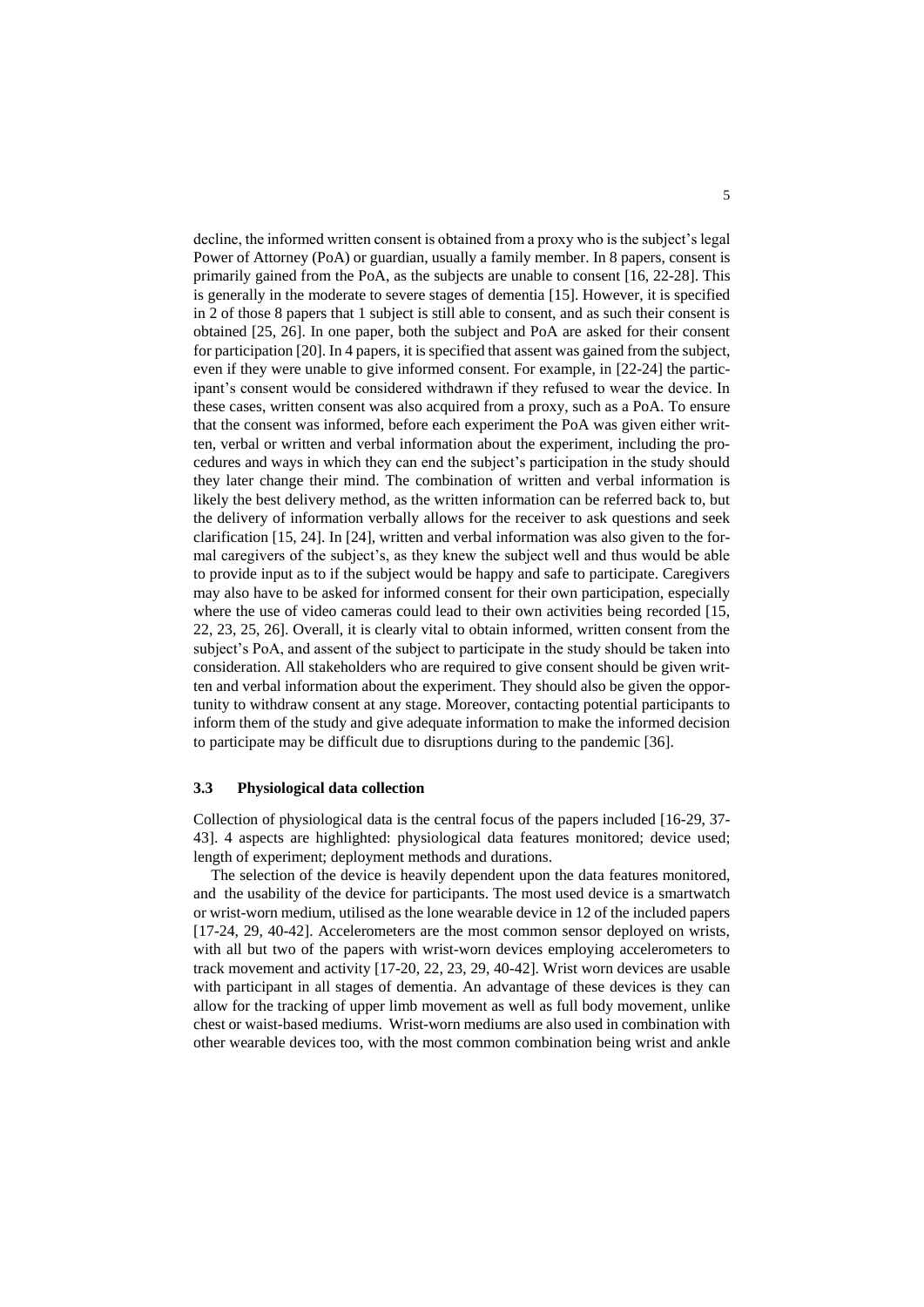devices, as in 3 papers [25, 26, 44]. Two papers use wrist and ankle accelerometer devices, allowing for the detection of upper body movement and leg movement [25, 26]. In 1 paper, an ankle sensor is the only to employ an accelerometer, as well as a GPS location monitor, while a wrist-worn device tracks EDA [43]. A smartwatch is also utilised in combination with a neck-worn microphone in 1 study to detect agitation [27]. In this study, an Android smartwatch is used to track the subjects' HR and limb movements. The data collected by the smartwatch correlated with the observed instance of agitation, indicating a high degree of accuracy. The combined use of 2 devices can increase the number of data features that can be collected, as in [27] and [43], or increase the number of locations one can acquire that feature from, as in [25] and [26]. A drawback is that the management of 2 devices will be more complicated. Furthermore, the more wearables in a system the more obtrusive and obstructive that system will be.

The placement of sensors on the subject's heel is used in 1 included paper, where the researchers are tracking the walking patterns of the participant to identify disorientation [37]. The participant wears an Inertial Measurement Unit (IMU) and is asked to walk a route in a laboratory setting. The researchers then used the data from the IMU to calculate the acceleration of the subject's foot, their movement duration and speed. Though deployment of a device on the heel is successful in this study, it has a limitation: a device deployed here is very limited as to the physiological data features it can track.

In 1 included paper, a chest-worn device- the Zephyr BioHarness 3.0- is utilised to track HR data in subjects exhibiting PV [28]. The placement of the device on the chest allows for very accurate measurement of ECG, and the device had been verified as useable for elderly people with dementia [28]. However, this deployment medium cannot measure things such as limb movement, and deployment of a device onto a chest is somewhat invasive. Deployment of waist or hip worn devices is less invasive than on the chest and is utilised in 3 of the included papers [16, 38, 39]. In two of the papers, the sensor deployed at the hip is an accelerometer and in 1 paper the device deployed is a Bluetooth sensor, used to track the location of the participant in relation to environmental Bluetooth sensors. In [16], the researchers experimented with placing the sensors on the ankle, wrist or waist, and waist was selected as that was most comfortable. Furthermore, in [38] the device can be attached by a strap, or simply worn in a pocket, the latter presenting the most convenient deployment method in the review. However, the limitation of not being able to track limb movement, EDA or HR from this location, without the addition of obtrusive and invasive wires and electrodes, makes the placement ideal only in situation where one is tracking full body movements and location. COVID 19 may also impact the choice of device for an experiment, as the need to reduce physical or face-to-face contact will mean that investigators may wish to choose a device which the participant or caregiver could simply and easily deploy themselves.

Deployment method and duration are also vital considerations. In the BESI study the Pebble smartwatch is utilised to track movements of the subjects to detect agitated behaviours. The physiological data collection period was 30 days, with subject-carer dyad numbers from 3 to 10 in each study iteration [17-19]. The Pebble is worn continuously, which means that the participant is tracked  $24/7$  [19]. However, continuous deployment is impractical for other multi-sensor devices. These devices include the Empatica E4 wristband, utilised in [42] to acquire accelerometry, EDA, HR and HR variability data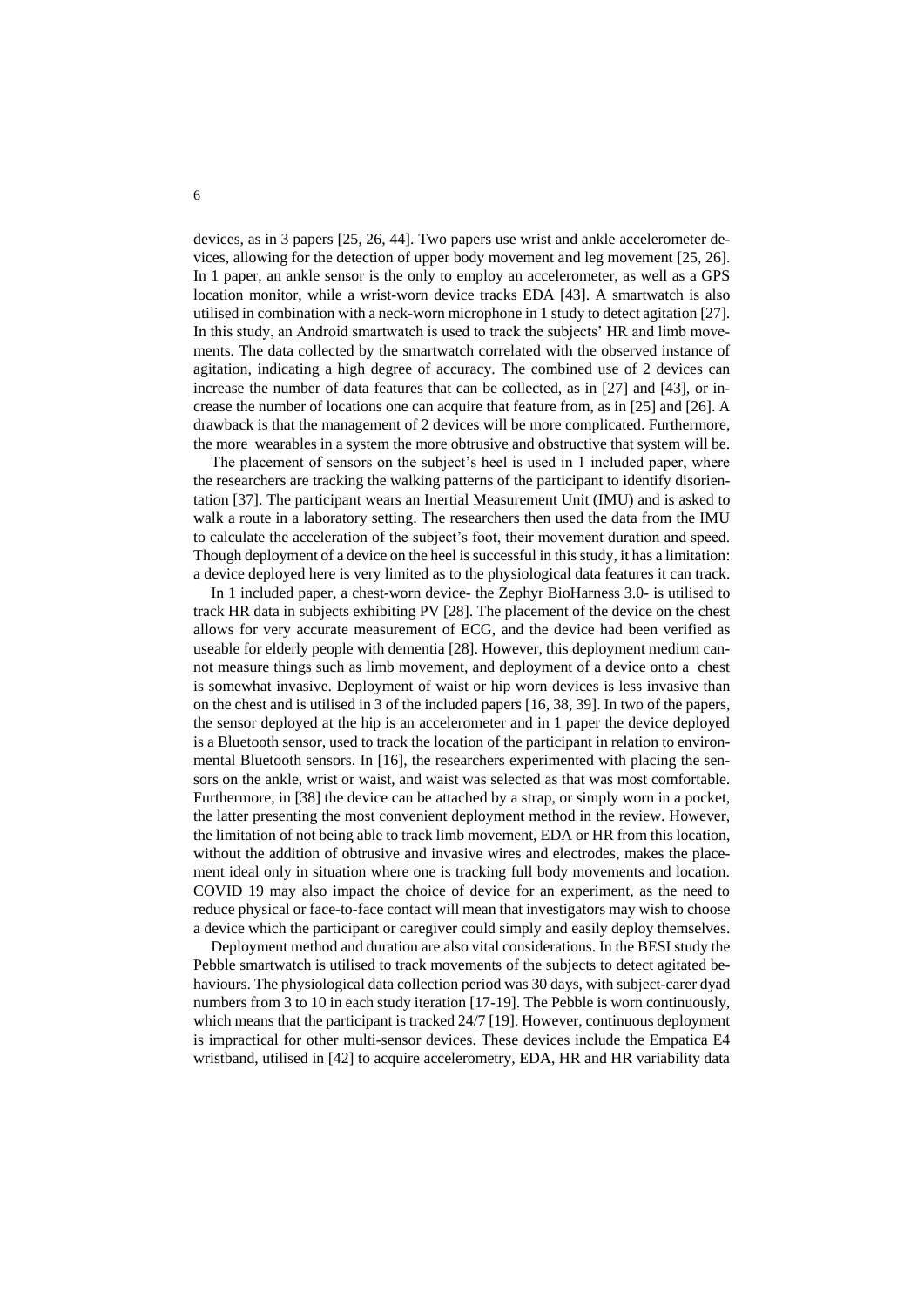relating to dementia-related crises, over a prolonged period of time. In this study, the device is deployed only during the day. Therefore, the researchers may miss crises the subjects experience of a night. A similar device deployment pattern is utilised also in the DAAD study, which also uses the Empatica E4 [22, 23]. In [23], the choice of deployment method is likely influenced by the collection experiment duration, with 481 days' of data being collected from 14 patients. Even a device with a low power-consumption is unlikely to last for such periods of time. Thus, for experiments with a long duration, the deployment for specific times is vital. Another deployment method is deploying the device for a short, specific period. This method is used in [28], where the Zephyr BioHarness 3.0 tracked HR in participants exhibiting PV. The belt is deployed for two 2-hour deployments, one being on a day when the participant experienced PVs and another when they did not. A similarly short duration is used in [42], where an android smartwatch and smartphone tracked limb movement, HR, and voice. These short deployment periods and short overall experimental length is thanks to observation of the participants prior to the data collection, allowing researchers to identify the best times to deploy the device. Furthermore, the participants were in the later stages of dementia, so their difficulties occurred more frequently due to their increased cognitive impairment. As such, one could argue that the more advanced participants' stage of dementia the shorter experiment duration required, however this cannot be confirmed as many included papers do not specify participants' stages of dementia. COVID-19 lockdowns may limit the time that data collection can occur, with study visits being lessened to reduce contact [36].

| Consideration    | Methods/options                           | Impacts of COVID-19              |
|------------------|-------------------------------------------|----------------------------------|
| Device type $\&$ | Wrist-worn devices have good usability,   | Easy to deploy devices prefer-   |
| placement        | sensing modalities can be less accurate.  | able as can be deployed by the   |
|                  | Chest and waist devices less convenient   | participant or caregiver, re-    |
|                  | but highly accurate sensors.              | ducing human contact.            |
| Features moni-   | Limb-worn devices track limb movement     | The choice of features moni-     |
| tored            | and whole-body, chest and waist worn de-  | tored not directly affected by   |
|                  | vices track whole-body.                   | pandemic, however features       |
|                  | HR & EDA reliably tracked from wrist,     | should be monitored using a      |
|                  | could be more accurate from chest/palm.   | pandemic-appropriate device.     |
| Experiment du-   | Shorter durations required for severe de- | Study visits reduced due to      |
| ration           | mentia as difficulties more frequent.     | need for less interaction or un- |
|                  | Longer data collection periods used for   | willingness of participants or   |
|                  | people in community settings and with     | researchers to travel and risk   |
|                  | milder dementia.                          | disease.                         |

|  | Table 1 Summary of physiological data collection methods and impact of COVID-19 |  |
|--|---------------------------------------------------------------------------------|--|
|  |                                                                                 |  |

#### **3.4 Observational data collection**

Observational data is a record of difficulties observed during experiments. Observational data collection methods are discussed in 16 papers. 4 different methods were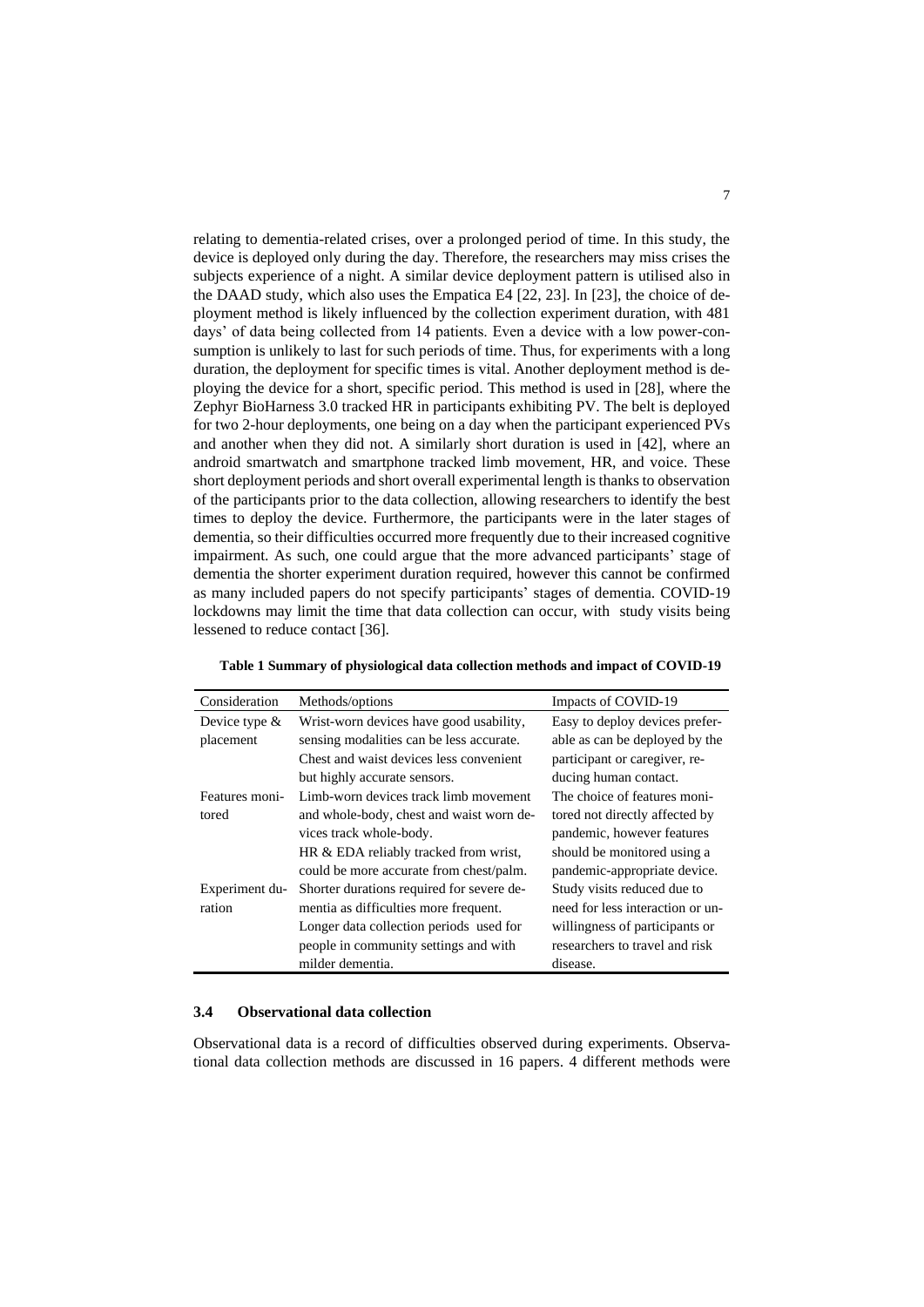identified: self-reporting; caregiver observation; cameras; and combined caregiver and camera observation.

Self-reporting is utilised in 2 studies [21, 43]. One of the studies focused on tracking and supporting situation awareness of dementia patients outdoors [43]. Each participant completed a mobility diary, in which they recorded details on journeys outside. The paper states that the information from the mobility diary had a low accuracy when comparing it to the activities demonstrated by the physiological data. This could suggest inaccuracy in self-reporting methods. Self-reporting of observations was also utilised in [21], with the subject similarly being asked to record on a printed weekly program notes about their activities, wake up times and more. No judgement is made on the accuracy of the self-reporting. One advantage of the use of self-reporting is that it is low cost [15]. Another advantage is that this method has the fewest ethical concerns of the 4 methods as the subject is not having their privacy compromised by other people [15, 45]. Moreover, this is the most COVID-secure of the methods as it requires no contact with the participant. However, one problem with self-reporting is that a disorientated or agitated participant may be incapable or unwilling to record the experienced difficulty [46]. Furthermore, people with mild dementia are often reluctant to admit that they have experienced problems beyond what is normal for an adult [47, 48], meaning self-reporting could be skewed to only include the most undeniable difficulties. The subject may also misplace the medium for self-reporting [49, 50].

Caregiver observation is utilised alone in 8 included papers [16-19, 24, 27, 41, 42]. There are two main categories: paper-based and app-based. Paper based observations are when the caregiver records observations on paper, in a journal [41, 42] or observation chart [24]. In [42], the caregiver recorded observed difficulties primarily with an event marker button on the wearable device, but were also given a journal in which to also record the difficulties. One reason for the journals use was that while the subject was experiencing difficulties, the button may be inaccessible. Also, the button could be accidently pressed, and the journal allowed distinction of accidental presses from genuine difficulties. Finally, the journal allowed the observer to give extra context about difficulties, which could be invaluable to properly understand the collected data. Paperbased recording is also used in [41], with a caregiver recording in a sleep diary the participant's sleep patterns. The diary was accurate as a strong correlation was found between the information in the diary and the physiological data. However, the information recorded in the diary is simple and easy to quantify and the accuracy could be reduced if the information recorded was more complicated. A printed observation chart is utilised for observation recording in [24], and this overcomes the difficulty of quantifying behaviours inherent in the use of free-form mediums. This is achieved by the observer, in a 24-hour observation chart, marking specific colours for different difficulties. This means that the observations for all subjects are standardised, making it easy to compare one with another. However, a drawback of this method is that the observer may be able to record less context than if a journal or diary were used. This could make it more difficult to make full sense of the physiological data collected.

App-based recording of caregiver observations is utilised in 4 papers [17-19, 27]. In the BESI study, the caregiver is asked to record temporal, spatial and characteristic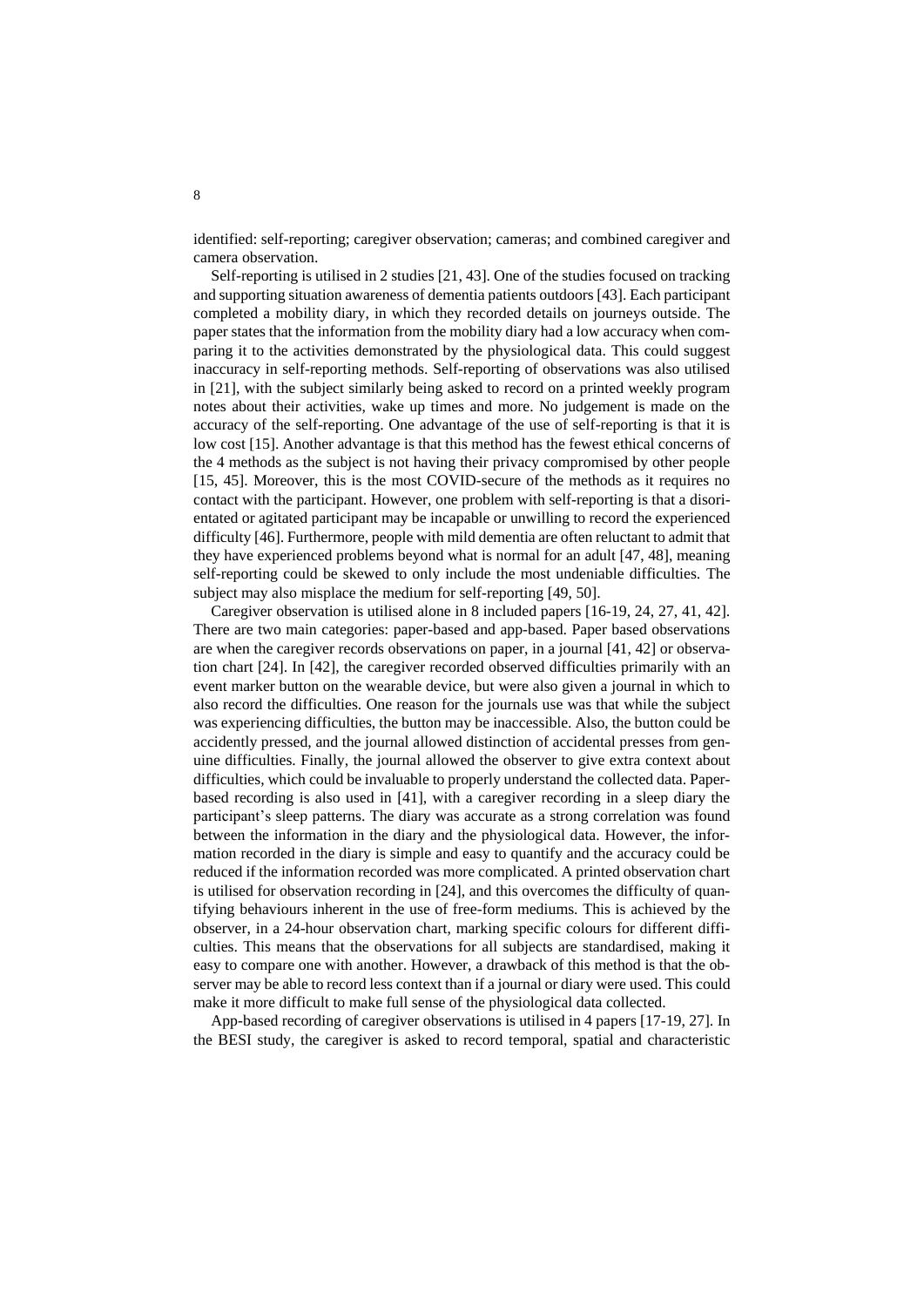observations about agitation episodes that they observe, using a daily survey in an Android app. No information is given on the exact nature of the survey which makes evaluating it difficult [17-19]. An Android app is also used in [27], with the observer recording difficulties by selecting from a predetermined list. This is quick and easy for the observer, allowing them to record observations in a timely manner. Furthermore, predetermined options make the observations standardised and understandable.

Another consideration for use of caregivers is if the caregiver is informal or formal. Informal caregivers (ICs) are family or friends of the participant, who care for them in a non-professional role. Formal caregivers(FCs) care for the participant professionally. FCs, as utilised in [24, 27, 42], are trained professionals and so are more likely to understand and communicate their observations using accepted medical terms, meaning their observations have a higher likelihood of being standardised and understood [51]. Furthermore, FCs will likely better understand the difficulties and when they are occurring than an IC, as FCs tend to care for multiple patients over their professional life. Moreover, FCs are likely to be available for long periods in institutional settings, where subjects are more likely to have moderate to severe dementia [52, 53]. Alternatively, ICs –used in [17-19, 41]- are more likely to be caring for the participant dementia in a home setting, as in [41] where the caregiver is the subject's sister. This means ICs are likely available to observe participants for extended periods. However, ICs are highly susceptible to stress and burden resulting from caregiving responsibilities [54, 55]. Moreover, COVID-19 may restrict time ICs can spend with the participant. In institutional settings, PCs may be in contact with participants for long periods, but likely care for multiple residents [36]. ICs who reside with participants may be able to spend more time with them, and where they cohabitate, the method is relatively COVID-secure.

Cameras are utilised alone in 2 included papers [28, 39]. In [39], cameras are set up in a mock waiting room where participants complete tasks, with the recording being later analysed to identify the types and durations of behaviours exhibited by participants. The preliminary results of the study suggest a correlation between the observation and physiological data, supporting the use of cameras in such settings. Their use is further supported in [28], where the cameras were used to record subjects on a day when they experienced PVs and a day they did not. The video was then put into analysis software and matched with the physiological data, with great accuracy. One major advantage of cameras is that the videos can be re-watched and the observations refined, increasing accuracy [22]. Furthermore, as recording of video is passive this method does not increase burden on participants or caregivers. Moreover, cameras require no interaction with participants, thus are COVID-secure. However, cameras have privacy concerns. As such, the use of cameras should be limited to shared spaces and avoided in private areas [23]. Another disadvantage of cameras is the cost [15].

A combination of caregivers and cameras is utilised in 4 of the papers included in the review [22, 23, 25, 26]. Two of those papers are from the DAAD study [22, 23]. In these studies, the caregivers recorded the agitation episodes in observational charts, highlighting when agitation occurred and recording the location and context. Simultaneously, cameras recorded the behaviours of the person with dementia in shared spaces in the care facility, and the recorded clips were later used to check and refine the initial observations. A similar combination was utilised in [25], with the researchers videoing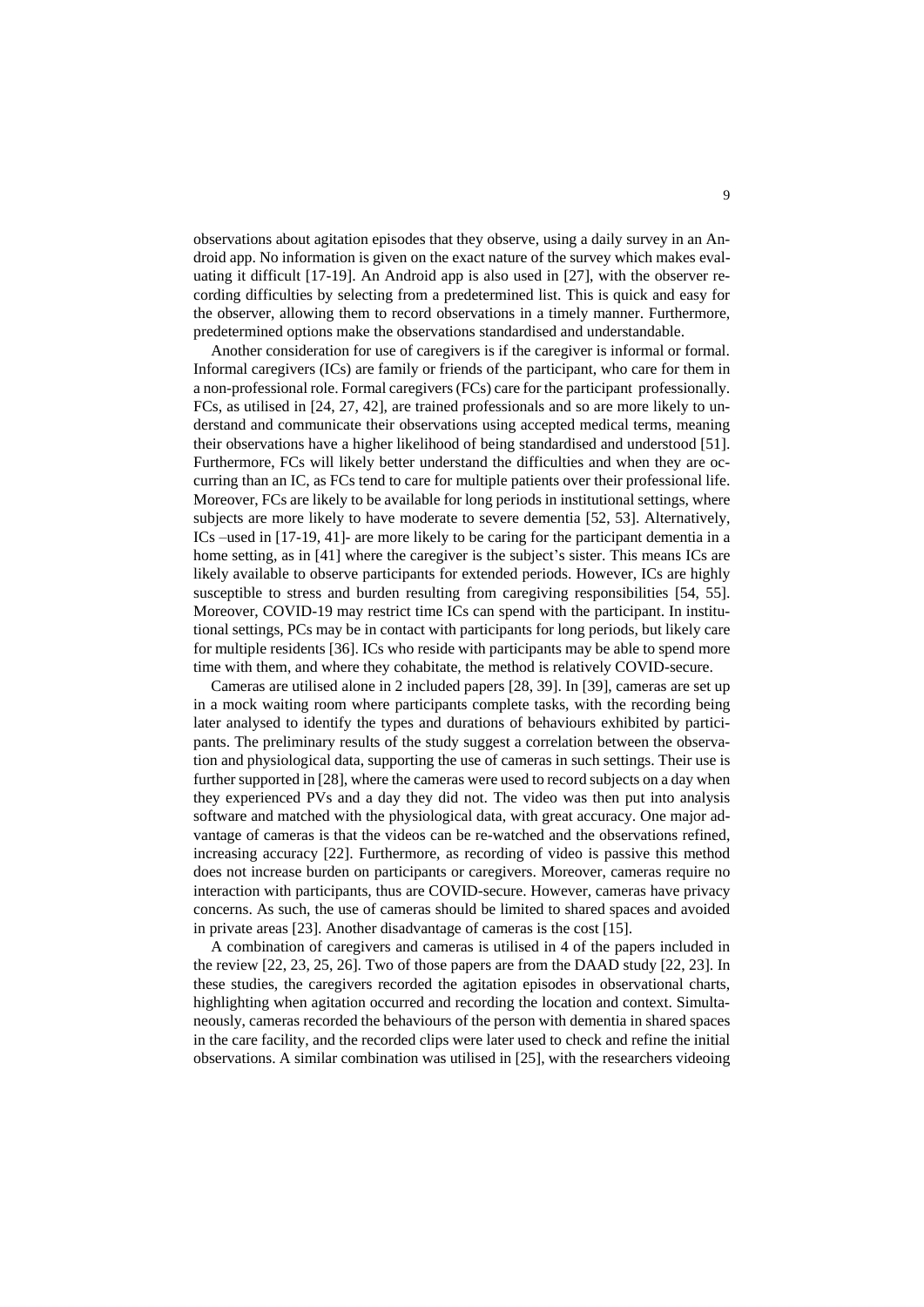the subjects behaviours in the care facilities' shared spaces as a FC also recorded their observations on an observation chart. As the cameras were to be used in a shared space in the institution it was necessary for all who use that space to consent. One staff member in one home did not consent due to privacy concerns and thus cameras were not used there [25]. Similar privacy concerns are discussed in [26], in which the same combination is used. However, the authors mitigate the privacy concerns by limiting access to the recordings to 2 qualified, necessary individuals. This protects the privacy of the participant and informing them of it could allay concerns and increase the likelihood of them agreeing to participate. However, if consent is not given for the use of cameras despite this, caregivers can still gather valuable observational data.

**Table 2 Summary of observational data collection methods and impacts of COVID-19.**

|               | Consideration Methods/options                                             | Impacts of COVID-19                |
|---------------|---------------------------------------------------------------------------|------------------------------------|
| Observer      | Self-reporting cheap and COVID-secure FCs may not be able to attend or    |                                    |
|               | but can lack accuracy.                                                    | be with the participant due to in- |
|               | FCs accurate but lower availability while creased risk of virus.          |                                    |
|               | ICs less accurate but more availability.                                  | Cameras and self-reporting are     |
|               | Cameras are accurate however have ex- COVID-secure, methods as they       |                                    |
|               | pense and privacy concerns.                                               | require no human interaction.      |
| Recording me- | Paper-based methods allow context, have FCs likely to have less time with |                                    |
| dium          | low cost and are easy to use.                                             | patient so app-based methods       |
|               | App-based methods can be more conven-                                     | with predefined answers prefer-    |
|               | jent for the observer.                                                    | rable.                             |

#### **3.5 Data transfer & storage**

There are 2 methods identified for inclusion for the storage of physiological data. In 7 of the papers included in the review, the data is stored locally on the wearable's internal memory as it is collected and then transfer later. In 3 of these papers, the data is transferred from the device on to a computer. In 4 of the papers, the data is transferred on from the computer onto an online or cloud service. Both methods are potentially limited by COVID 19, as the devices would need to have a wired connection established to a computer. The investigators physically removing the smartwatch would require strict COVID-secure measures such as mask wearing and hand washing before and after handling the devices [56, 57]. Alternatively, participant or caregiver could upload the data, however this may require them to have certain computer competencies and be hampered by some devices requiring licenced software do so [58].

Another method for storing the data is to have it transfer automatically, via wireless connectivity, to an edge device or a computer or server. In the BESI study, the data is transferred via Bluetooth to room level nodes set up in the experimental environment, and these edge computing devices send the data on to a server where it is stored [17- 19]. In [38], the data is temporarily stored on the Bluetooth anchors and then sent to a server via Wi-Fi, while in [40], the data is transferred to a base station which then sends the data onwards to cloud-based storage. The storage of the data locally on the device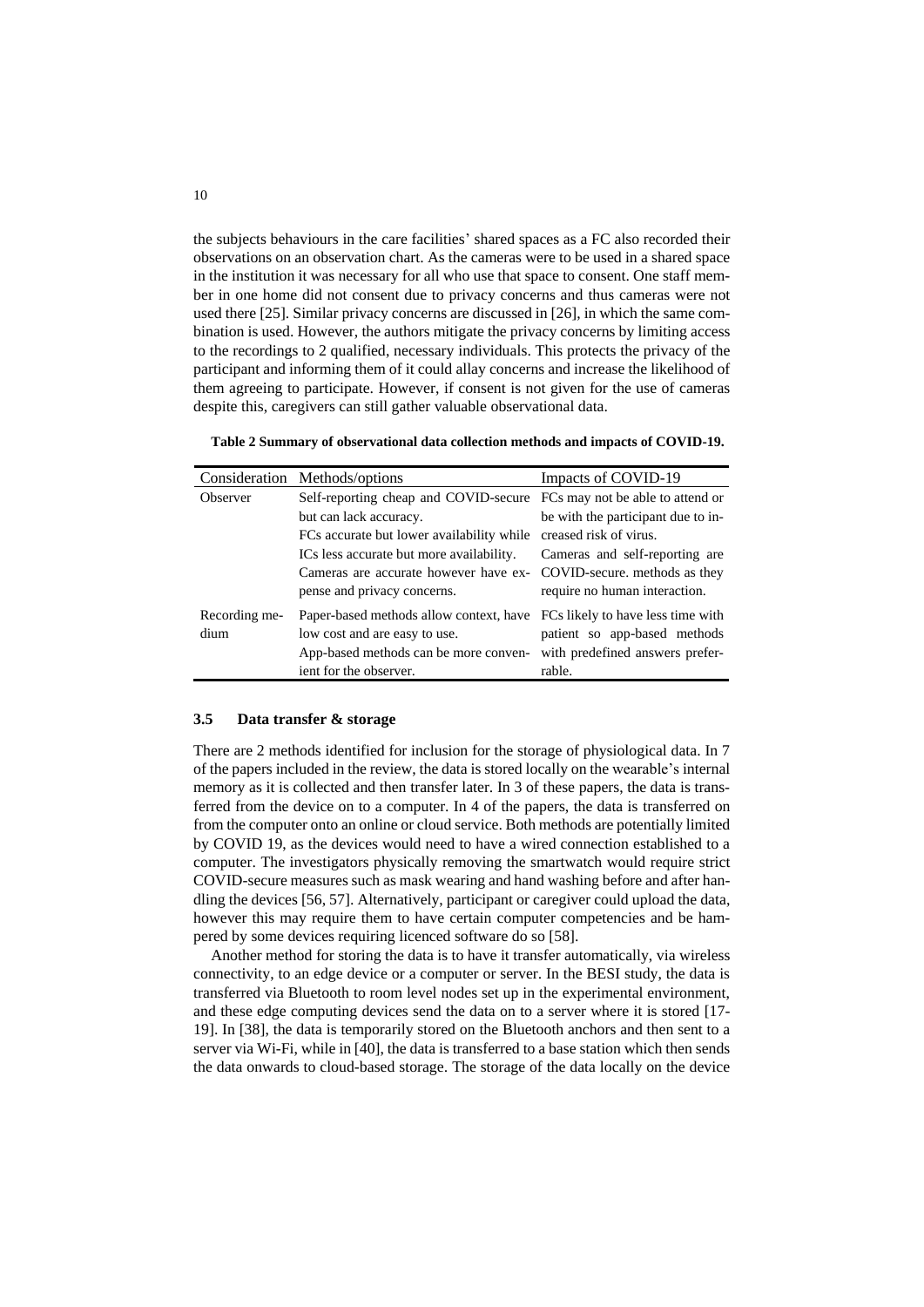for later transfer to a computer needs little environmental infrastructure and can lead to extended battery life. However, it also means an increased workload for the researcher or caregiver who downloads the data. Wireless transfer of the data to edge computing devices or servers means reduced workloads for researchers and is useful where the data collection is to be continuous for prolonged periods. It is also the most COVIDsecure method of data transfer, requiring little contact with the participants. However, this method requires the implementation of more infrastructure, which can increase the complexity and cost of the experiment [17-19]. Transfer of data to cloud-based services can allow for storage of large amounts of data [26]. However, online and cloud resources must be secured with access limited to authorised personnel.

| Experimental Methods                  |                                                                                                                                                                                                                                                                         | <b>COVID-19 Considerations</b>                                                                                                                                                                       |
|---------------------------------------|-------------------------------------------------------------------------------------------------------------------------------------------------------------------------------------------------------------------------------------------------------------------------|------------------------------------------------------------------------------------------------------------------------------------------------------------------------------------------------------|
| stage                                 |                                                                                                                                                                                                                                                                         |                                                                                                                                                                                                      |
| Recruitment                           | Hospitals and support groups best channels<br>for people with mild to moderate dementia.<br>Care homes best recruitment channel for<br>moderate to severe dementia.                                                                                                     | Reduced hospital services and<br>fewer diagnoses of dementia.<br>Care homes and hospitals are<br>busy and less likely to cooperate.                                                                  |
| Consent &<br>assent acqui-<br>sition  | If participant has the capacity, the partici-<br>pant should give written informed consent.<br>If participant does not have capacity, assent<br>should still be obtained but written, in-<br>formed consent gained from legal guardian.                                 | Difficult to reach the participants<br>and get consent.<br>May be more difficult for guard-<br>ians or next of kin to discuss<br>study with the participant.                                         |
| Physiological<br>data collec-<br>tion | Position of one or multiple wearables can<br>be on various body parts and depends heav-<br>ily on the difficulty being tracked.<br>Longer duration of data collection required<br>for participants in earlier stages; they may<br>exhibit difficulties less frequently. | Set-up or deployment of devices<br>more difficult to<br>is<br>do in<br>COVID-secure manner.<br>Participants may be less willing<br>or unable to travel to study loca-<br>tions.                      |
| Observation<br>data collec-<br>tion   | Self-reporting best for early stages of the<br>disease. Can be unreliable.<br>Caregiver observation is more reliable than<br>self-reporting but is impractical in data col-<br>lection experiments of longer duration.<br>Cameras reliable but privacy concerns.        | Self-reporting<br>and<br>cameras<br>COVID-secure as no increased<br>contact required. Formal care-<br>givers may have less time to ob-<br>serve due to increased safety and<br>hygiene requirements. |
| Data transfer<br>& storage            | Storing data locally on device has less in-<br>frastructure. Best for short experiments.<br>Data streaming has increased set-up. Best<br>for use in long experiments.                                                                                                   | COVID-secure upload of data<br>stored locally more difficult.<br>Data streaming most COVID-<br>secure as least interaction                                                                           |

**Table 3 Summary of methods and COVID-19 considerations.**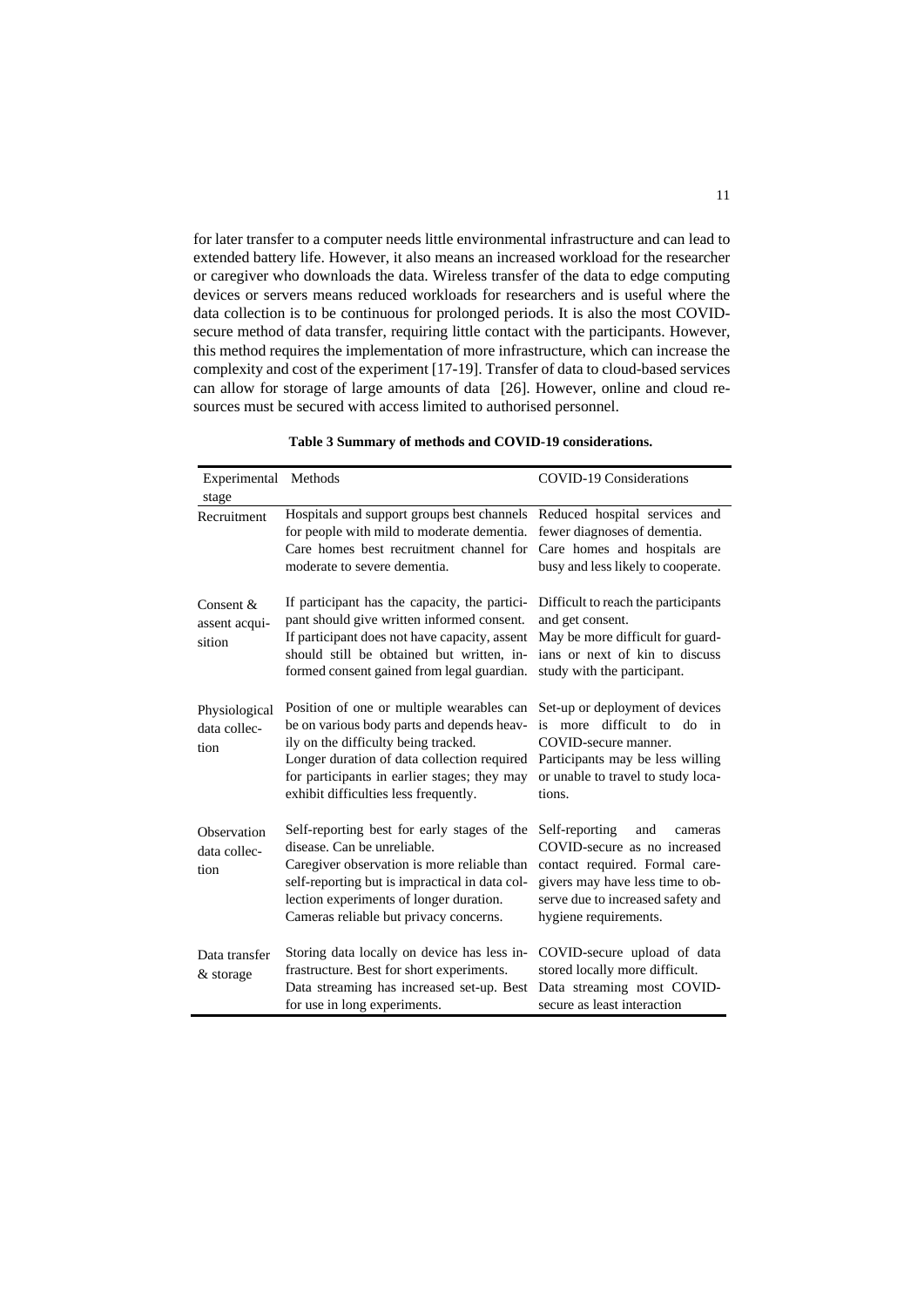# **4 Conclusion**

In conclusion, there are many considerations at each stage of the experimental process, with each being given extra weight and limitations thanks to the COVID-19 epidemic. It is important that accurate and reliable physiological and observational data are collected, however participant confidentiality and dignity must be always retained, especially where the participant is vulnerable. Furthermore, dementia sufferers are a group highly impacted by COVID-19, being some one of the most likely to contract the virus, be isolated from support, and have increased risk of mortality. All of this should mean any experiments during the pandemic have minimal contact and risk of transmission. Overall, though a data collection experiment is possible during the pandemic, there are extra considerations which may make it impractical for many researchers.

Future work could aim to understand the impact of COVID-19 on data collection experiments in other domains, especially domains in which the participants have heighten risk of mortality COVID-19. Work could also focus on the collection of a physiological dataset from people with dementia, which can be used to identify the occurrences of difficulties. Such a dataset could then be used to develop a system that could detect and predict the difficulties and automatically provide a digital intervention, reducing caregiver burden and increasing patient independence and QoL.

### **References**

- [1]L. Koumakis, C. Chatzaki, E. Kazantzaki, E. Maniadi, and M. Tsiknakis, "Dementia Care Frameworks and Assistive Technologies for Their Implementation: A Review," *IEEE reviews in biomedical engineering,* vol. 12, pp. 4-18, 2019.
- [2]PHE. "Statistical commentary: dementia profile, April 2019 update." Gov.uk. [https://www.gov.uk/government/publications/dementia-profile-april-2019-data](https://www.gov.uk/government/publications/dementia-profile-april-2019-data-update/statistical-commentary-dementia-profile-april-2019-update)[update/statistical-commentary-dementia-profile-april-2019-update](https://www.gov.uk/government/publications/dementia-profile-april-2019-data-update/statistical-commentary-dementia-profile-april-2019-update) (accessed 30th January 2020).
- [3]WHO. "Dementia." World Health Organisation. [https://www.who.int/news-room/fact](https://www.who.int/news-room/fact-sheets/detail/dementia)[sheets/detail/dementia](https://www.who.int/news-room/fact-sheets/detail/dementia) (accessed 5th May, 2020).
- [4]J. S. Buckley and S. R. Salpeter, "A risk-benefit assessment of dementia medications: systematic review of the evidence," *Drugs & aging,* vol. 32, no. 6, pp. 453-467, 2015.
- [5]P. Reed and S. Bluethmann, "Voices of Alzheimer's Disease: A summary Report on the Nationwide Town Hall Meetings for People with Early Stage Dementia. Alzheimer's Association, 2008. [https://www.](https://www/) alz. org/national/documents/report\_townhall. pdf," ed, 2017.
- [6]M. H. Connors, K. Seeher, A. Teixeira‐Pinto, M. Woodward, D. Ames, and H. Brodaty, "Dementia and caregiver burden: A three‐year longitudinal study," *International journal of geriatric psychiatry,* vol. 35, no. 2, pp. 250-258, 2020.
- [7]A. J. Aljaaf, C. Mallucci, D. Al-Jumeily, A. Hussain, M. Alloghani, and J. Mustafina, "A study of data classification and selection techniques to diagnose headache patients," in *Applications of Big Data Analytics*: Springer, 2018, pp. 121-134.
- [8]A. J. Aljaaf, D. Al-Jumeily, A. J. Hussain, T. Baker, M. Alloghani, and J. Mustafina, "Hdiary: Mobile application for headache diary and remote patient monitoring," in *2018 11th*

12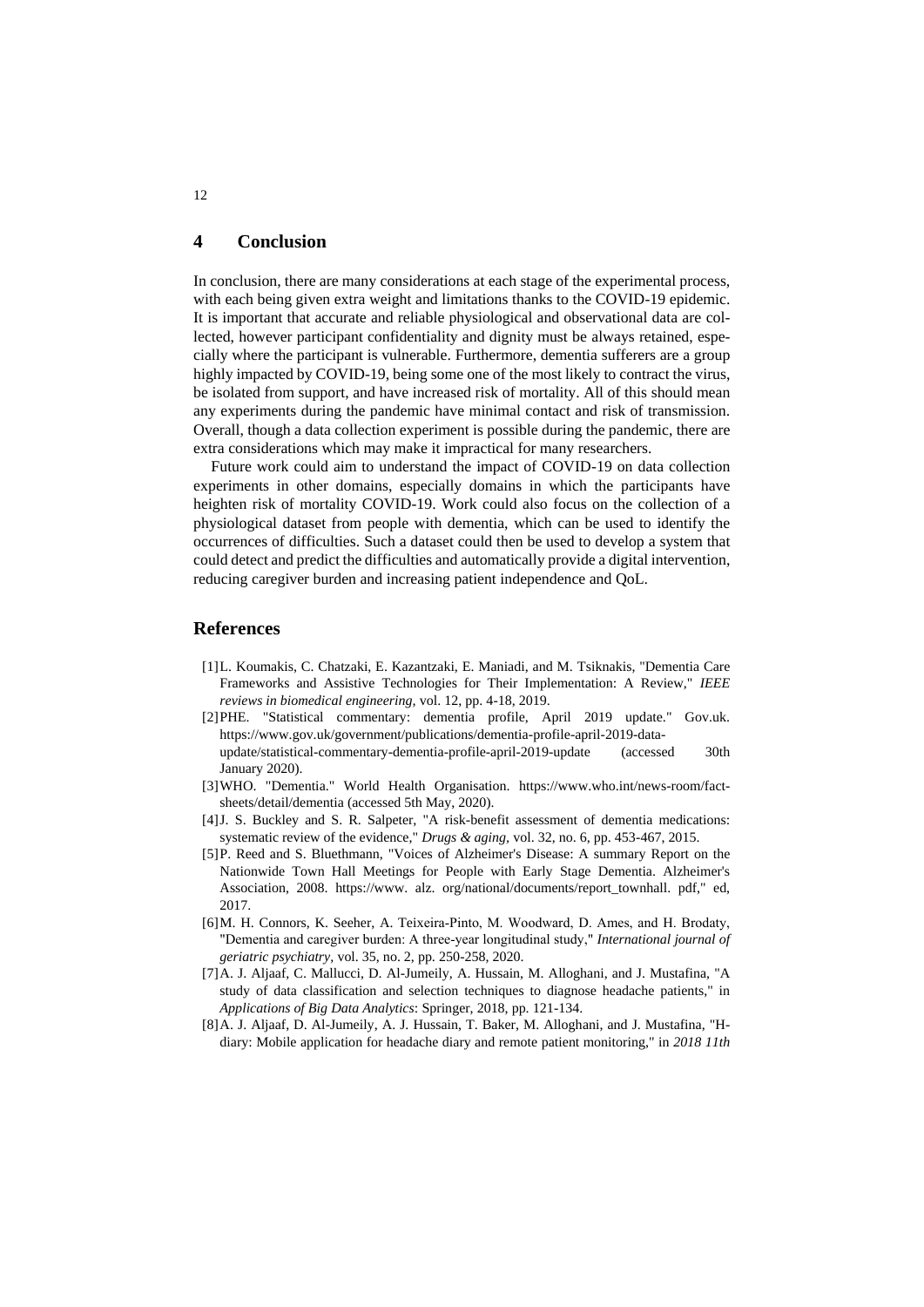*International Conference on Developments in eSystems Engineering (DeSE)*, 2018: IEEE, pp. 18-22.

- [9]M. Alloghani, A. J. Aljaaf, D. Al-Jumeily, A. Hussain, C. Mallucci, and J. Mustafina, "Data science to improve patient management system," in *2018 11th International Conference on Developments in eSystems Engineering (DeSE)*, 2018: IEEE, pp. 27-30.
- [10] M. Alloghani, D. Al-Jumeily, A. Hussain, A. J. Aljaaf, J. Mustafina, and E. Petrov, "Healthcare services innovations based on the state of the art technology trend industry 4.0," in *2018 11th International Conference on Developments in eSystems Engineering (DeSE)*, 2018: IEEE, pp. 64-70.
- [11] M. Alloghani, D. Al-Jumeily, A. J. Aljaaf, M. Khalaf, J. Mustafina, and S. Y. Tan, "The Application of Artificial Intelligence Technology in Healthcare: A Systematic Review," in *International Conference on Applied Computing to Support Industry: Innovation and Technology*, 2019: Springer, pp. 248-261.
- [12] M. Harper and F. Ghali, "A Systematic review of wearable devices for tracking physiological indicators of Dementia-related difficulties," presented at the Developments in E-Systems, Online, 2020.
- [13] A. Bianchetti *et al.*, "Clinical presentation of COVID19 in dementia patients," *The journal of nutrition, health & aging,* vol. 24, pp. 560-562, 2020.
- [14] V. C. Mok et al., "Tackling challenges in care of Alzheimer's disease and other dementias amid the COVID‐19 pandemic, now and in the future," *Alzheimer's & Dementia,* vol. 16, no. 11, pp. 1571-1581, 2020.
- [15] B. Ye *et al.*, "Challenges in collecting big data in a clinical environment with vulnerable population: Lessons learned from a study using a multi-modal sensors platform," *Science and engineering ethics,* vol. 25, no. 5, pp. 1447-1466, 2019.
- [16] N. Vuong, S. Chan, C. T. Lau, S. Chan, P. L. K. Yap, and A. Chen, "Preliminary results of using inertial sensors to detect dementia-related wandering patterns," in *2015 37th Annual International Conference of the IEEE Engineering in Medicine and Biology Society (EMBC)*, 2015: IEEE, pp. 3703-3706.
- [17] R. Alam *et al.*, "Motion biomarkers for early detection of dementia-related agitation," in *Proceedings of the 1st Workshop on Digital Biomarkers*, 2017, pp. 15-20.
- [18] R. Alam, M. Anderson, A. Bankole, and J. Lach, "Inferring physical agitation in dementia using smartwatch and sequential behavior models," in *2018 IEEE EMBS International Conference on Biomedical & Health Informatics (BHI)*, 2018: IEEE, pp. 170-173.
- [19] R. Alam, A. Bankole, M. Anderson, and J. Lach, "Multiple-Instance Learning for Sparse Behavior Modeling from Wearables: Toward Dementia-Related Agitation Prediction," in *2019 41st Annual International Conference of the IEEE Engineering in Medicine and Biology Society (EMBC)*, 2019: IEEE, pp. 1330-1333.
- [20] L. Valembois, C. Oasi, S. Pariel, W. Jarzebowski, C. Lafuente-Lafuente, and J. Belmin, "Wrist actigraphy: a simple way to record motor activity in elderly patients with dementia and apathy or aberrant motor behavior," *The journal of nutrition, health & aging,* vol. 19, no. 7, pp. 759-764, 2015.
- [21] A. Karakostas, I. Lazarou, G. Meditskos, T. G. Stavropoulos, I. Kompatsiaris, and M. Tsolaki, "Sensor-based in-home monitoring of people with dementia using remote web technologies," in *2015 International Conference on Interactive Mobile Communication Technologies and Learning (IMCL)*, 2015: IEEE, pp. 353-357.
- [22] S. S. Khan *et al.*, "Agitation Detection in People Living with Dementia using Multimodal Sensors," in *2019 41st Annual International Conference of the IEEE Engineering in Medicine and Biology Society (EMBC)*, 2019: IEEE, pp. 3588-3591.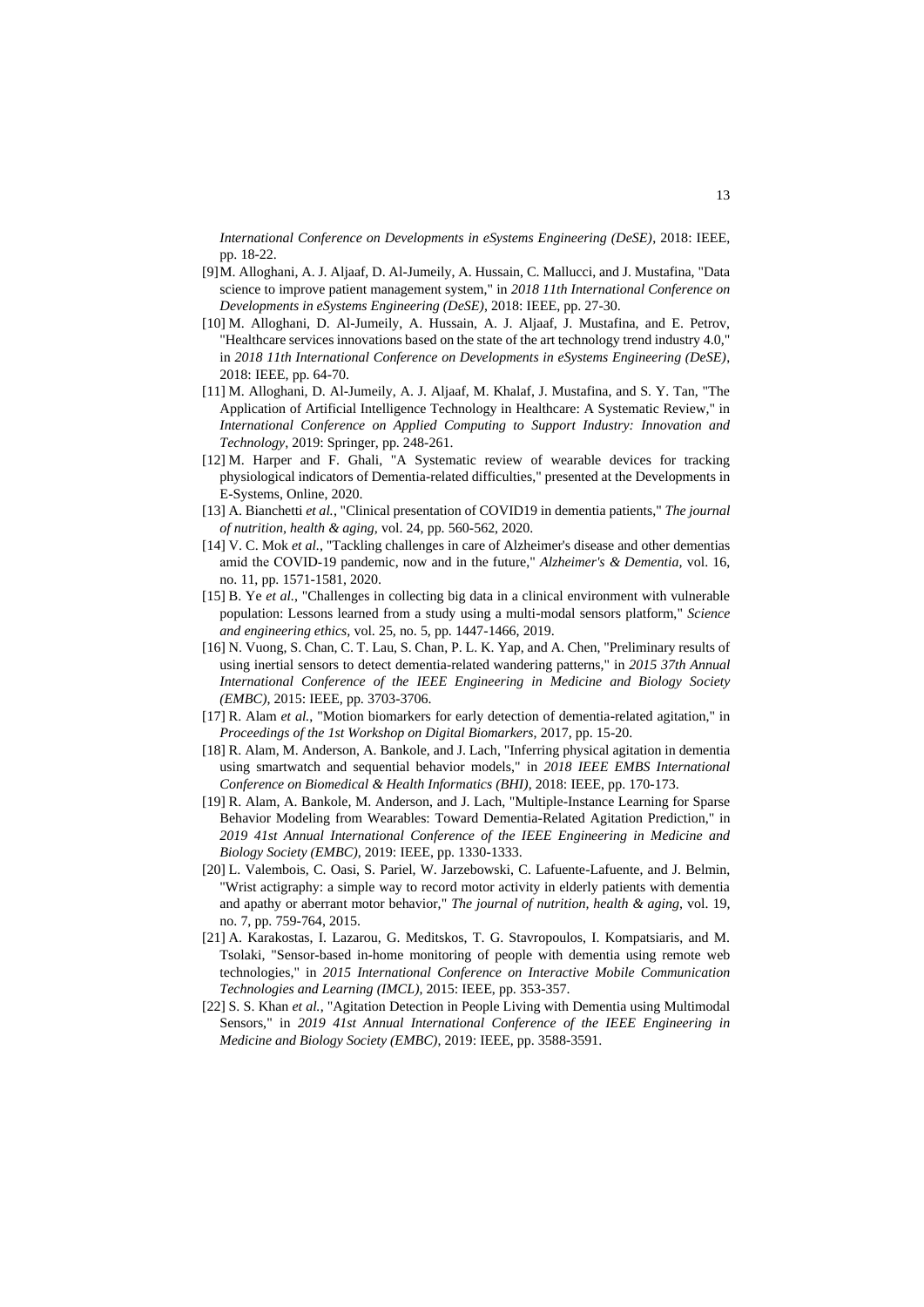- [23] S. Spasojevic *et al.*, "A pilot study to detect agitation in people living with dementia using multi-modal sensors."
- [24] C. Melander, J. Martinsson, and S. Gustafsson, "Measuring electrodermal activity to improve the identification of agitation in individuals with dementia," *Dementia and geriatric cognitive disorders extra,* vol. 7, no. 3, pp. 430-439, 2017.
- [25] D. Goerss *et al.*, "Automated sensor-based detection of challenging behaviors in advanced stages of dementia in nursing homes," *Alzheimer's & Dementia,* 2019.
- [26] S. Teipel *et al.*, "Multidimensional assessment of challenging behaviors in advanced stages of dementia in nursing homes—The insideDEM framework," *Alzheimer's & Dementia: Diagnosis, Assessment & Disease Monitoring,* vol. 8, pp. 36-44, 2017.
- [27] C. Nesbitt, A. Gupta, S. Jain, K. Maly, and H. R. Okhravi, "Reliability of wearable sensors to detect agitation in patients with dementia: A pilot study," in *Proceedings of the 2018 10th International Conference on Bioinformatics and Biomedical Technology*, 2018, pp. 73-77.
- [28] J. S. Sefcik, M. Ersek, J. R. Libonati, S. C. Hartnett, N. A. Hodgson, and P. Z. Cacchione, "Heart rate of nursing home residents with advanced dementia and persistent vocalizations," *Health and Technology,* pp. 1-5, 2019.
- [29] B. Kikhia *et al.*, "Utilizing ambient and wearable sensors to monitor sleep and stress for people with BPSD in nursing homes," *Journal of Ambient Intelligence and Humanized Computing,* vol. 9, no. 2, pp. 261-273, 2018.
- [30] NHS. "How to get a dementia diagnosis." NHS.uk. <https://www.nhs.uk/conditions/dementia/diagnosis/> (accessed April 19th, 2020).
- [31] MerseyCare. "Important information about changes to our services." NHS. [https://www.merseycare.nhs.uk/about-us/news/coronavirus-changes-to-mersey-cares](https://www.merseycare.nhs.uk/about-us/news/coronavirus-changes-to-mersey-cares-services/)[services/](https://www.merseycare.nhs.uk/about-us/news/coronavirus-changes-to-mersey-cares-services/) (accessed 15th March, 2021).
- [32] L. Cuffaro, F. Di Lorenzo, S. Bonavita, G. Tedeschi, L. Leocani, and L. Lavorgna, "Dementia care and COVID-19 pandemic: a necessary digital revolution," *Neurological Sciences,* vol. 41, no. 8, pp. 1977-1979, 2020.
- [33] M. Aveiro. "Rapid Response, Dementia patients: a vulnerable population during the COVID-19 Pandemic." BMJ[. https://www.bmj.com/content/370/bmj.m3709/rr-6](https://www.bmj.com/content/370/bmj.m3709/rr-6) (accessed 15th March, 2021).
- [34] ONS. "Number of deaths in care homes notified to the Care Quality Commission, England." GOV.uk.

[https://www.ons.gov.uk/peoplepopulationandcommunity/birthsdeathsandmarriages/deaths/](https://www.ons.gov.uk/peoplepopulationandcommunity/birthsdeathsandmarriages/deaths/datasets/numberofdeathsincarehomesnotifiedtothecarequalitycommissionengland) [datasets/numberofdeathsincarehomesnotifiedtothecarequalitycommissionengland](https://www.ons.gov.uk/peoplepopulationandcommunity/birthsdeathsandmarriages/deaths/datasets/numberofdeathsincarehomesnotifiedtothecarequalitycommissionengland) (accessed 15th March, 2021).

- [35] A. Society. "ONS figures show 50 per cent of all Covid-19 deaths in care homes also had dementia – Alzheimer's Society comment." [https://www.alzheimers.org.uk/news/2020-07-](https://www.alzheimers.org.uk/news/2020-07-03/ons-figures-show-50-cent-all-covid-19-deaths-care-homes-also-had-dementia) [03/ons-figures-show-50-cent-all-covid-19-deaths-care-homes-also-had-dementia](https://www.alzheimers.org.uk/news/2020-07-03/ons-figures-show-50-cent-all-covid-19-deaths-care-homes-also-had-dementia) (accessed 15th March, 2021).
- [36] M. Canevelli et al., "Facing Dementia During the COVID-19 Outbreak," *Journal of the American Geriatrics Society,* 2020.
- [37] I. McCarthy *et al.*, "Infrastructureless pedestrian navigation to assess the response of Alzheimer's patients to visual cues," 2015.
- [38] M. Kolakowski and B. Blachucki, "Monitoring Wandering Behavior of Persons Suffering from Dementia Using BLE Based Localization System," in *2019 27th Telecommunications Forum (TELFOR)*, 2019: IEEE, pp. 1-4.
- [39] Y. Liu, B. Batrancourt, F. Marin, and R. Levy, "Evaluation of apathy by single 3D accelerometer in ecological condition: Case of patients with behavioral variant of fronto-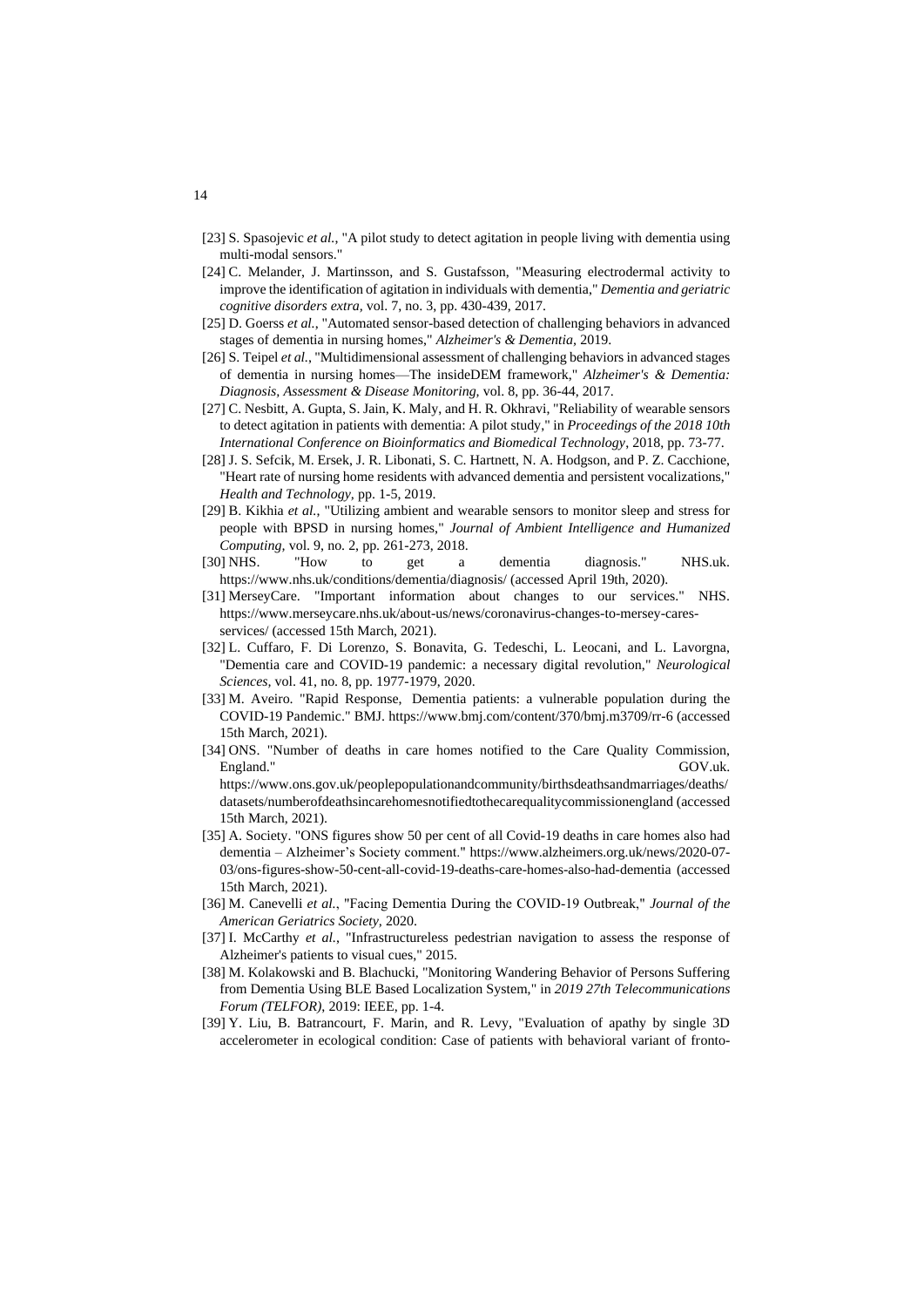temporal dementia," in *2018 IEEE 20th International Conference on e-Health Networking, Applications and Services (Healthcom)*, 2018: IEEE, pp. 1-4.

- [40] J. Gong *et al.*, "Home wireless sensing system for monitoring nighttime agitation and incontinence in patients with alzheimer's disease," in *Proceedings of the conference on Wireless Health*, 2015, pp. 1-8.
- [41] R. Radziszewski, H. K. Ngankam, V. Grégoire, D. Lorrain, H. Pigot, and S. Giroux, "Designing calm and non-intrusive ambient assisted living system for monitoring nighttime wanderings," *International Journal of Pervasive Computing and Communications,* 2017.
- [42] F. Amato *et al.*, "CLONE: a Promising System for the Remote Monitoring of Alzheimer's Patients: An Experimentation with a Wearable Device in a Village for Alzheimer's Care," in *Proceedings of the 4th EAI International Conference on Smart Objects and Technologies for Social Good*, 2018, pp. 255-260.
- [43] P. Koldrack, R. Henkel, F. Krüger, S. Teipel, and T. Kirste, "Supporting situation awareness of dementia patients in outdoor environments," in *2015 9th International Conference on Pervasive Computing Technologies for Healthcare (PervasiveHealth)*, 2015: IEEE, pp. 245-248.
- [44] P. Koldrack, R. Henkel, F. Krüger, S. Teipel, and T. Kirste, "Supporting situation awareness of dementia patients in outdoor environments," presented at the Proceedings of the 9th International Conference on Pervasive Computing Technologies for Healthcare, Istanbul, Turkey, 2015.
- [45] S. S. Khan *et al.*, "Daad: A framework for detecting agitation and aggression in people living with dementia using a novel multi-modal sensor network," in *2017 IEEE International Conference on Data Mining Workshops (ICDMW)*, 2017: IEEE, pp. 703-710.
- [46] M. Donaldson, "An assistive interface for people with dementia," in *Proceedings of the Australasian Computer Science Week Multiconference*, 2018, pp. 1-5.
- [47] J. Kowalska, J. Mazurek, and J. Rymaszewska, "Analysis of the degree of acceptance of illness among older adults living in a nursing home undergoing rehabilitation–an observational study," *Clinical interventions in aging,* vol. 14, p. 925, 2019.
- [48] L. Clare, C. Quinn, I. R. Jones, and R. T. Woods, ""I Don't Think Of It As An Illness": Illness Representations in Mild to Moderate Dementia," *Journal of Alzheimer's Disease,* vol. 51, no. 1, pp. 139-150, 2016.
- [49] E. Grober, D. Wakefield, A. R. Ehrlich, P. Mabie, and R. B. Lipton, "Identifying memory impairment and early dementia in primary care," *Alzheimer's & Dementia: Diagnosis, Assessment & Disease Monitoring,* vol. 6, pp. 188-195, 2017.
- [50] L. McGarrigle, S. E. Howlett, H. Wong, J. Stanley, and K. Rockwood, "Characterizing the symptom of misplacing objects in people with dementia: findings from an online tracking tool," *International psychogeriatrics,* vol. 31, no. 11, pp. 1635-1641, 2019.
- [51] A. Bieber, N. Nguyen, G. Meyer, and A. Stephan, "Influences on the access to and use of formal community care by people with dementia and their informal caregivers: a scoping review," *BMC health services research,* vol. 19, no. 1, p. 88, 2019.
- [52] K. Lord, G. Livingston, S. Robertson, and C. Cooper, "How people with dementia and their families decide about moving to a care home and support their needs: development of a decision aid, a qualitative study," *BMC geriatrics,* vol. 16, no. 1, p. 68, 2016.
- [53] T. Pierse, E. O'Shea, and P. Carney, "Estimates of the prevalence, incidence and severity of dementia in Ireland," *Irish journal of psychological medicine,* vol. 36, no. 2, pp. 129-137, 2019.
- [54] C. Reed *et al.*, "Factors associated with long-term impact on informal caregivers during Alzheimer's disease dementia progression: 36-month results from GERAS," *International psychogeriatrics,* pp. 1-11, 2019.